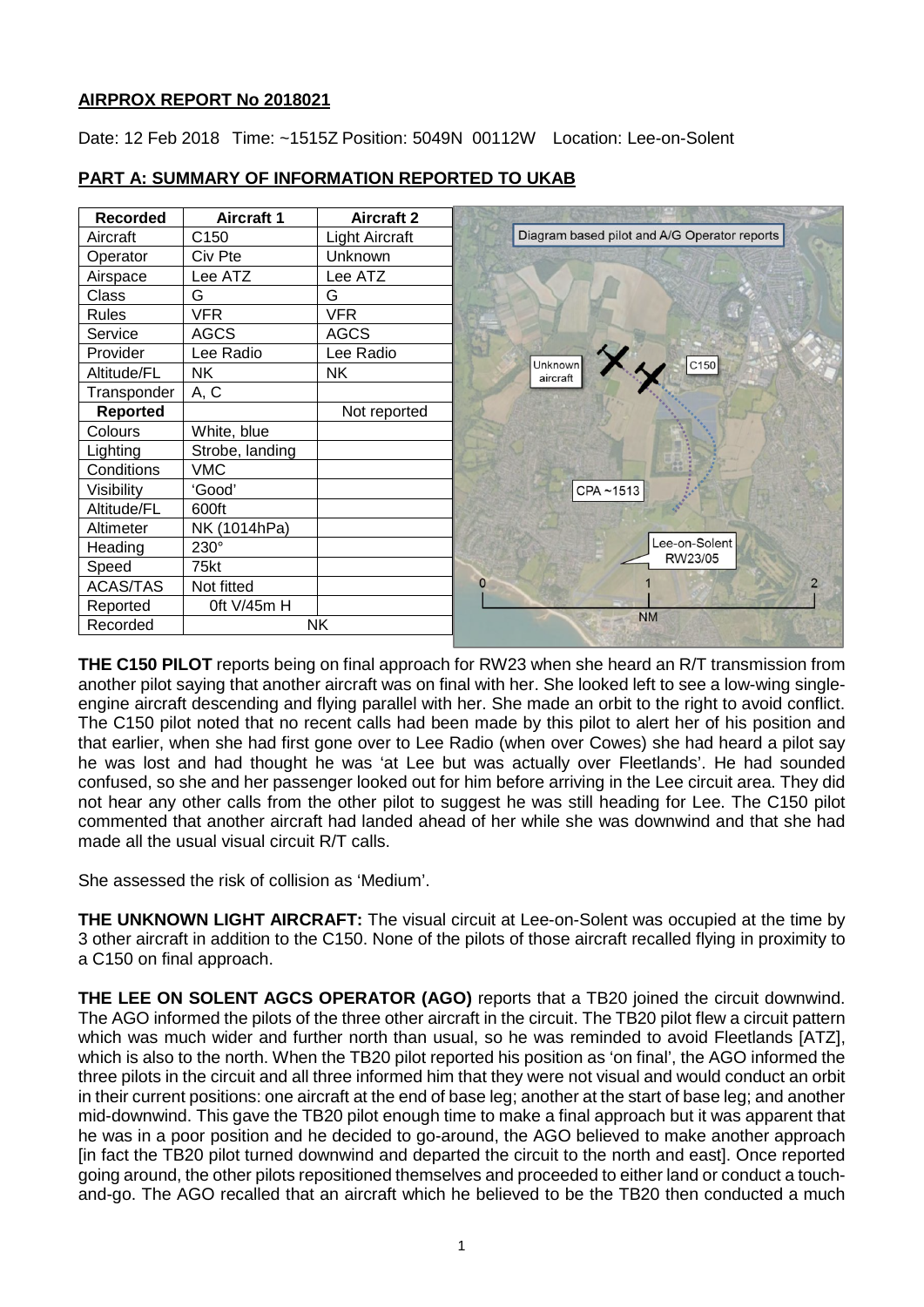closer circuit which appeared to be slightly shorter than usual. This aircraft was catching up with the aircraft ahead and, when its pilot reported downwind, the other aircraft was on base leg ahead. The aircraft turned on to base leg and was informed that there was one aircraft ahead, turning final. The aircraft also turned final but seemed to turn far too early, coming onto final approach from an angle instead of straight ahead, and didn't straighten up until on short final. At this stage side-by-side with the aircraft which had been ahead. The pilot of the aircraft on final, which had been ahead, asked Lee Radio what the intention was of the other pilot and then decided to break away from the final approach, climbing and altering course to the right.

## **Factual Background**

The weather at Southampton was recorded as follows:

METAR EGHI 121520Z 23010KT 9999 FEW030 06/M03 Q1014=

#### **Analysis and Investigation**

#### **UKAB Secretariat**

The C150 and unknown aircraft pilots shared an equal responsibility for collision avoidance and not to operate in such proximity to other aircraft as to create a collision hazard<sup>[1](#page-1-0)</sup>. An aircraft operated on or in the vicinity of an aerodrome shall conform with or avoid the pattern of traffic formed by other aircraft in operation<sup>2</sup>. The UKAB received a completed Airprox Report Form from the TB20 pilot in addition to a GPS track log of his flight. It was apparent from this log that he was not in proximity with the C150.

## **Summary**

An Airprox was reported when a C150 and an unknown light aircraft flew into proximity at about 1515 on Monday 12<sup>th</sup> February 2018. Both pilots were operating under VFR in VMC, both in receipt of an AGCS from Lee Radio.

# **PART B: SUMMARY OF THE BOARD'S DISCUSSIONS**

Information available consisted of a report from the C150 pilot and a report from the A/G Operator.

The Board first discussed the pilots' actions. The C150 pilot was established in the visual circuit for RW23 at Lee-on-Solent and reported being warned of the other aircraft in proximity by an R/T call. She looked left, saw the other aircraft and sensibly increased separation by turning away, to the right. The A/G Operator's report indicated that it was the TB20 that flew into proximity with the C150 but the TB20 pilot's GPS track log showed that this could not have been the case. Whichever the other aircraft was, the A/G Operator recalled that its pilot appeared to have cut short on the base to final turn and hence flew into proximity with the C150. Board members spent some time discussing the various reports and could only conclude that the TB20 pilot's irregular approach and the Airprox appeared to have been conflated. It was felt that this was understandable, given the complexity of the visual circuit at the time. What was certain, however, was that the pilot of the unknown aircraft had not integrated with the C150 and had caught up when previously behind in the visual circuit. To appear to the left of the C150 on finals having been behind it downwind, the unknown pilot must have crossed its flight-path at some stage but the C150 pilot was not visual with the other aircraft prior to CPA and presumably the unknown aircraft pilot did not fly into such a position whilst being visual with the C150; accordingly, members felt that safety had been much reduced.

l

<span id="page-1-0"></span><sup>1</sup> SERA.3205 Proximity.

<span id="page-1-1"></span><sup>2</sup> SERA.3225 Operation on and in the Vicinity of an Aerodrome.